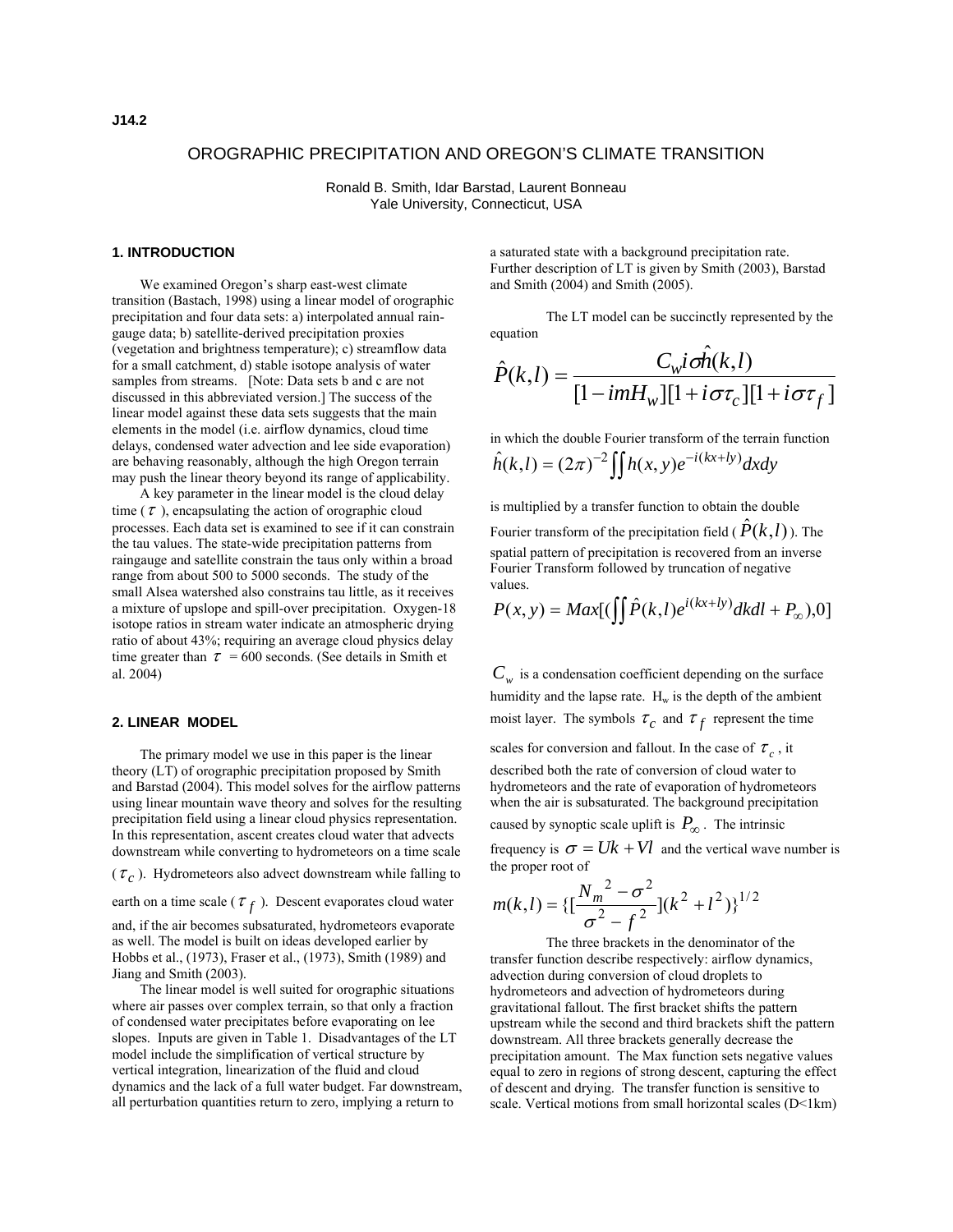do not penetrate substantially into the moist layer and have little influence on precipitation. Intermediate scales (D~5km) generate lee wave clouds but little precipitation. Longer scales (D>15km) are increasingly efficient at producing precipitation. The LT model reduces to the simple upslope model (1) when  $C_w = 1$ , the vertical motion penetrates the moist layer (  $mH_{w} << 1$  ) and the cloud conversion and

fallout are instantaneous ( $\tau_c = \tau_f = 0$ ).

To illustrate the application of the LT to Oregon terrain, we first consider a smooth 1-dimensional idealization of the coastal and Cascade ranges (Fig 1). Referring to the actual terrain in Figures 2, we represented the two ranges with 750m and 1500m Gaussian ridges, 200 km apart. Each ridge has a width scale of 30 km. The coordinate system is centered on the crest of the coastal range. East of the Cascades, the terrain forms a slowly descending plateau. As a reference run, we select  $\rho = 1.2kg/m3$ ,  $q_v = 0.0044$ ,

 $U = 15m/s$ ,  $N_m = 0.003s^{-1}$ ,  $H_w = 3000m$ ,

 $f = 10^{-4} s^{-1} \tau_c = \tau_f = 2400 s$ . The resulting

precipitation pattern from is shown in Fig 1, prior to adding a

background value ( $P_{\infty}$ ) or truncating the negative values. Maximum values of 1.4 and 3.4 mm/hr nearly coincide with the highest terrain. Unless the background precipitation exceeded 1 mm/hr, dry regions would be found downstream of the coastal range and over most of the plateau east of the Cascades. The dry plateau is the evaporative effect of dynamic subsidence. Several modifications to the reference run are described below.

When the Coriolis and non-hydrostatic terms are neglected in m(k), the changes are too small to perceive. The orographic scales in our "idealized Oregon" are too large for vertical acceleration effects and too small for Coriolis effects to be important. When the coastal range is removed, the predicted precipitation over the Cascades is nearly unchanged (Fig 1). This is so because the dynamic effect of the coastal range decays on the scale of the ridge (30km) and the cloud effect decays on the advection scale

 $U\tau = 15m/s * 2400s = 36km$  while the ridges are 200 km apart.



*Figure 1. Precipitation rate (mm/hr) according to Linear Theory (3, 5) for idealized Oregon terrain. The terrain height is given in kilometers. Four runs are shown: full dynamics* 

*with*  $\tau = 2400s$ ; *hydrostatic non-rotating dynamics with* 

 $\tau = 2400s$ , hydrostatic non-rotating dynamics with

<sup>τ</sup> = 1200*s, and hydrostatic non-rotating dynamics with*

<sup>τ</sup> = 2400*s and no coastal range* 

When the cloud delay times are reduced from 2400s to 1200s, the change is much more significant (Fig 1). The two precipitation maxima nearly double in magnitude and they move upstream of the ridge crest slightly. The choice of the shorter  $\tau = 1200s$  amplifies the precipitation so much for this smooth high terrain that it violates the assumption of linear theory. The total precipitation in the 2400s and 1200s runs are 140 and 240kg/ms respectively, while the estimated influx of vapor is

 $F = \rho q_v U H_m = (1.2)(0.0044)(15)(3000) = 216 kg / ms$ . Thus, in the 1200s run, the total precipitation exceeds the incoming flux!

### **3. "CLIMATE RUNS" WITH REAL TERRAIN**

To simulate the climate of Oregon, we ran the model with three SW wind directions and speeds and weighted the results with the observed frequency distribution. A value of  $\tau = 1200s$  is used. The model run used the 1km terrain shown in Fig 2a.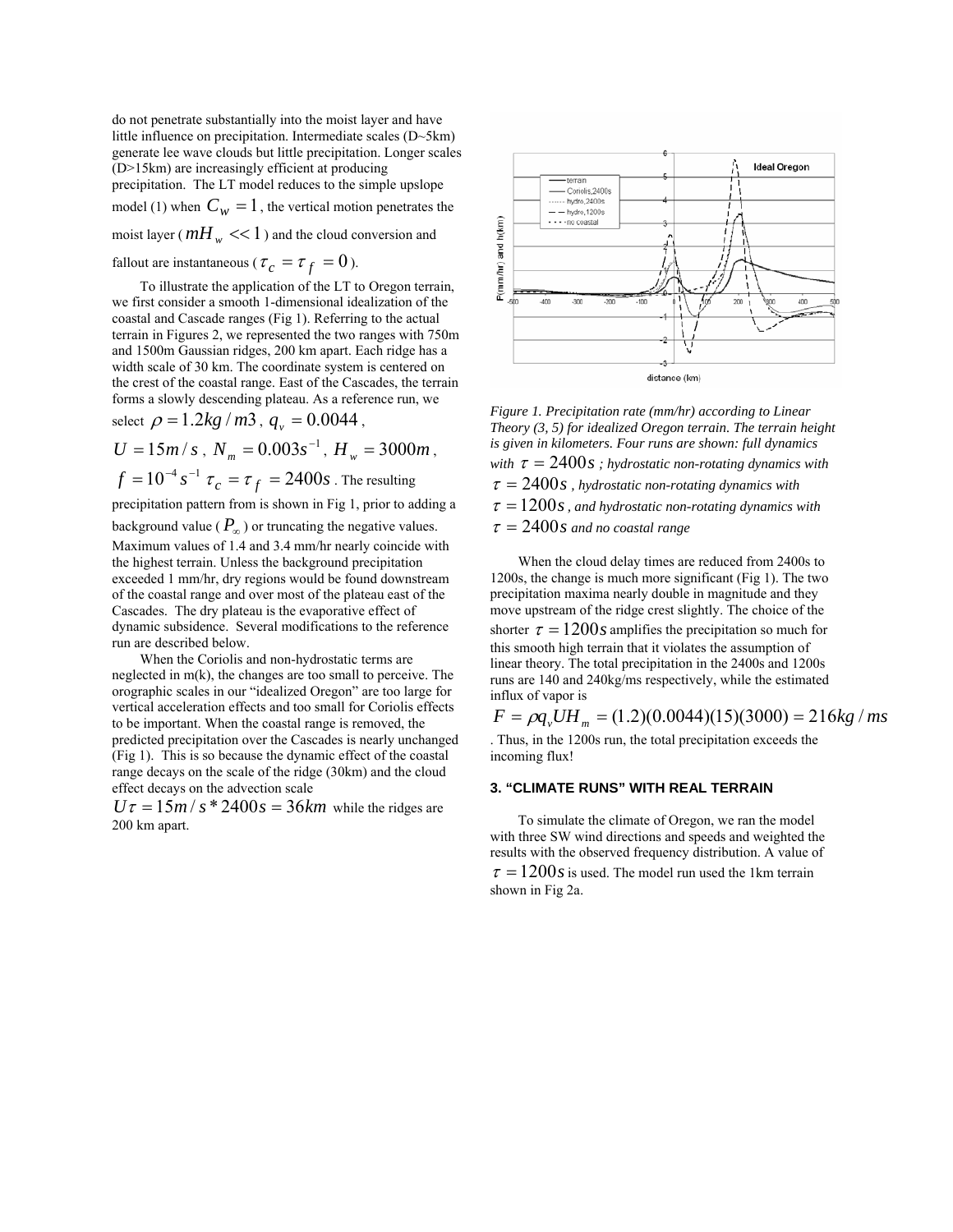





**Fig 2***. Three maps of Oregon. a) 1-km terrain from GTopo30, b) Linear model prediction of precipitation rate (mm/hr) for a typical event, c) Annual rainfall (mm) interpolated using PRISM.* 

The result of the climate run (Fig 2b) agrees reasonably well with the interpolated annual precipitation map by Daly et al., (2002, Fig 2c). Other trials of the model suggests that as long as the tau values are kept in the range 500 to 5000 seconds, the main features of the field are captured. Taus less than 500s give dry mountain crests. Taus longer than 5000s give wet conditions east of the Cascades. Focusing only on the sharp gradient on the lee slopes of the Cascades suggest that tau values in the range of 1800 to 2400s would give the best fit.

## **4. ISOTOPE DETERMINATION OF DRYING RATIO**

To improve our estimation of cloud delay time, we sampled stream water along an east-west cross section in Oregon (see Fig 2a). Water samples were analysed in a mass spectrometer for their deuterium and oxygen-18 concentrations. A strong isotope gradient was found (Fig 3) indicating progressive fractionation as moist air masses pass over the coastal and Cascade ranges.



*Figure 3. Normalized deuterium concentration in streamwater as a function of longitude across the Oregon mountains*.

The drying ratio

 $DR = Total \, precipitation / Water \, vapor \, influx$ 

is helpful for evaluating models and setting adjustable coefficients. In this section we use isotopic data to estimate DR. Assuming that the fractionation coefficient is constant, we obtain a relationship between isotopic concentration in precipitation and the fraction of vapor remaining in the atmosphere is

$$
\Theta = (R_P/R_{P0})^{1/(\alpha-1)}
$$

where the R values are the isotope ratios upstream and downstream of the range and theta is the percent vapor remaining (Friedman, 1955, 1964; Dansgaard, 1964). From the definition of the drying ratio

$$
DR = 1 - \Theta = 1 - (R_P / R_{P0})^{1/(\alpha - 1)}
$$

Using values from Figure 3 and using a fractionation factor

of  $\alpha_D = 1.106$  (for T=0C) gives

$$
DR = 1 - (0.894/0.948)^{9.43} = 1 - 0.58 = 0.42
$$

### **5. ESTIMATING THE CLOUD DELAY TIME**

Using the isotope-derived drying ratio, we can estimate the cloud delay time. The greater the value of tau, the less precipitation and drying will occur. To establish the relationship between tau and DR, several runs of the linear model are carried out with an ensemble of realistic